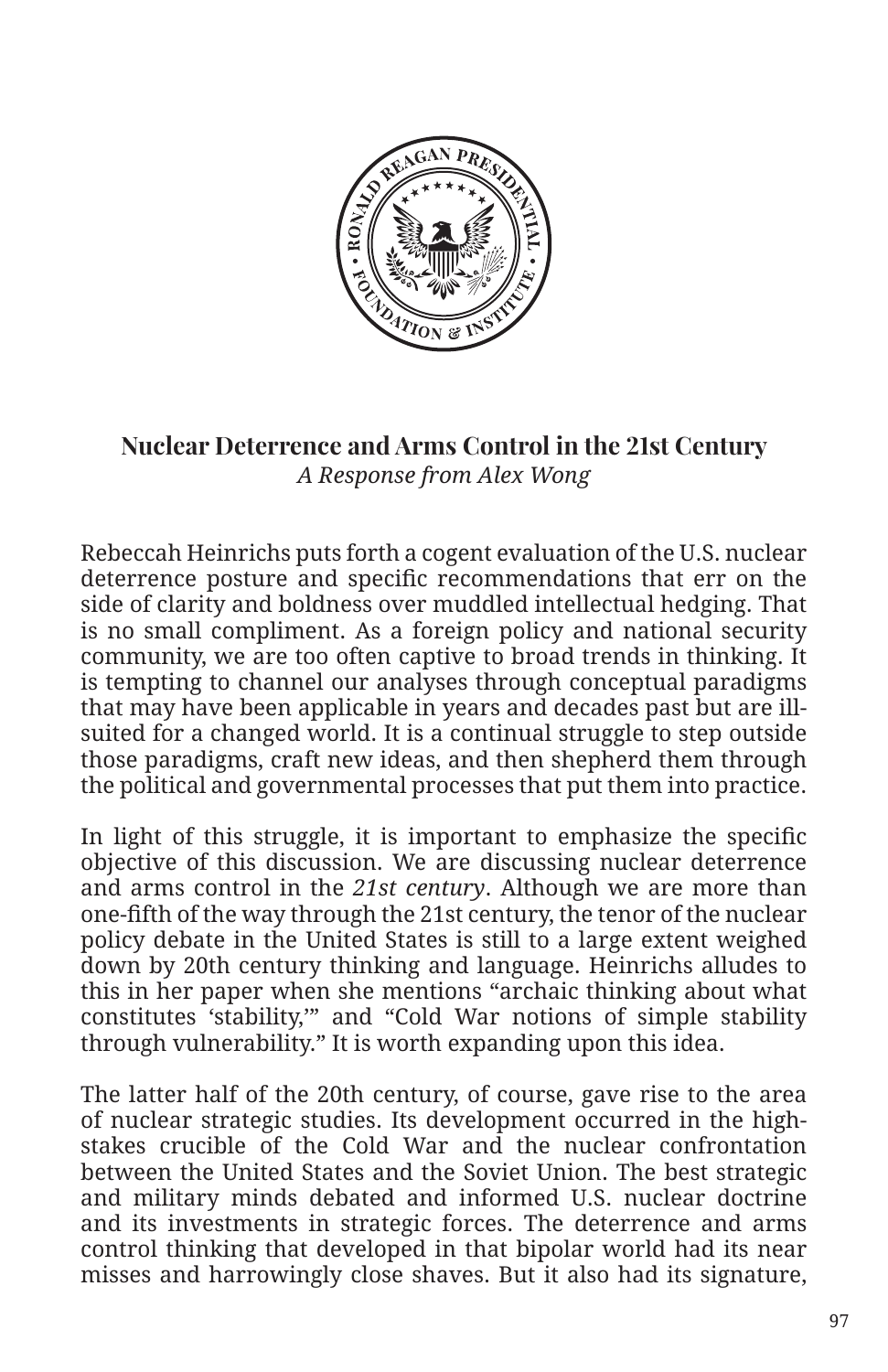historic successes, including those attributable to this conference's namesake, President Ronald Reagan. The nuclear strategy of that era reduced threats, established international norms of transparency and cooperation, and bought time for the wider U.S. Cold War strategy to run its full course toward the soft collapse of the Soviet Union. That we ended that era without a nuclear exchange between great powers was an unvarnished success, and it was an outcome that was by no means preordained. It is not a surprise, then, that the legacy of that era's nuclear thinking would cast a long shadow particularly as the strategic focus of the intervening 30 years took a looping sojourn away from nuclear-armed competition toward a unipolar strategy, then to counterterrorism and "small wars," and now back again.

However, it is imperative that we step outside of that shadow. History does not repeat. It does not even necessarily rhyme. We should be careful about an approach to nuclear strategy that consciously or unconsciously echoes what may have worked in the past. Scholars and policymakers should endeavor to reorient the nuclear policy discussion—complete with new concepts and more supple and flexible thinking—to account for the strategic landscape as it exists today. The failure to do so will pose dangers for the American people and the world.

Outmoded thinking leads to deficient U.S. nuclear capabilities, doctrine, and messaging. A deficiency in any of those elements risks enticing our geopolitical competitors to military adventurism whether conventional, nuclear, or both. It risks the breakdown of the nonproliferation consensus we have forged with our partners, as nuclear-weapons development spreads beyond rogue states to stable governments seeking security outside the traditional U.S. nuclear umbrella. It also risks putting vital U.S. interests in certain theaters—and those of our friends and allies—at the mercy of the jealous and growing ambitions of China and Russia.

In the context of our current security environment, it is particularly important to consider how outmoded thinking negatively affects one area of our nuclear strategy: the growing challenge of China's nuclear forces.

## **Deterrence and China's Strategic Culture**

Heinrichs lays out the facts of China's recent nuclear investments, which feature significant modernization, expansion, and diversification of its capabilities. Not many of these facts are in dispute among scholars and practitioners. What is in dispute are Chinese intentions and the impetus behind the nuclear buildup. This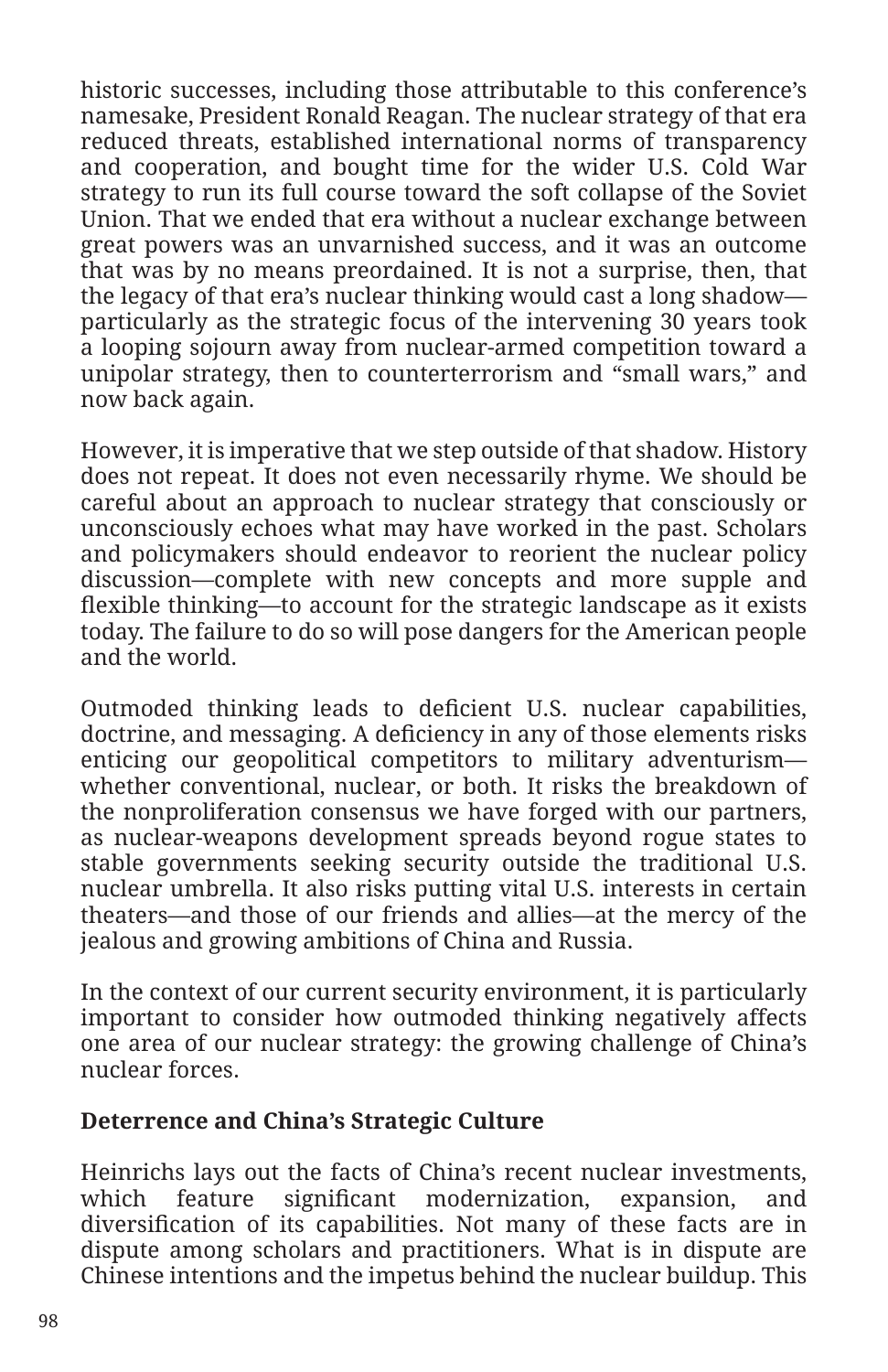debate introduces a strong line of thinking that

• China's recent buildup is fully consistent with its half-centuryold (albeit uncertain) "no first use" policy;

• the buildup changes no strategic realities for the United States in the region, given the continuing advantage we have in arsenal size; and

• the "logic" of strategic deterrence between the United States and China is holding.

To the extent that the strategic balance is being threatened, it is U.S. nuclear modernization and ballistic missile defense development that is tipping the scales out of whack.

Proponents of this line of thinking draw from a half century of strategic theory—born mainly from a Cold War framework—to inform their assessments. However, what they do not have (due to Chinese obfuscation and opacity) is insight into current Chinese doctrinal thinking on nuclear forces, let alone clear insight into China's actual capabilities. In the face of this uncertainty, strategists should not rest so comfortably on what we have come to call the "logic" of deterrence. The prevailing theories of deterrence and arms control are underpinned by a common idealism, rationalism, and classical liberalism that—even if not shared by the Soviet Union at first—came to infuse the deterrence frameworks that arose in the latter half of the Cold War.

These principles may be inapt for a rising China. This is not to say that our strategists are being naïve or that Chinese decision makers are in some way irrational. However, it is to say that China's strategic culture may not map neatly onto the deterrence frameworks of the past 50 years. This is particularly so as China has entered a period where the sources of their power have swelled, the domestic Chinese political imperative to wield that power is rising, and the Chinese Communist Party (CCP) has unveiled and expanded China's grand strategic designs.

In evaluating how China's strategic culture affects its nuclear planning and doctrine, we should ask a number of questions.

• How clean is their doctrinal line between nuclear warfare and conventional warfare? How does the line change depending on the contingency? Is there a line at all?

• What is the framework by which the CCP values the lives of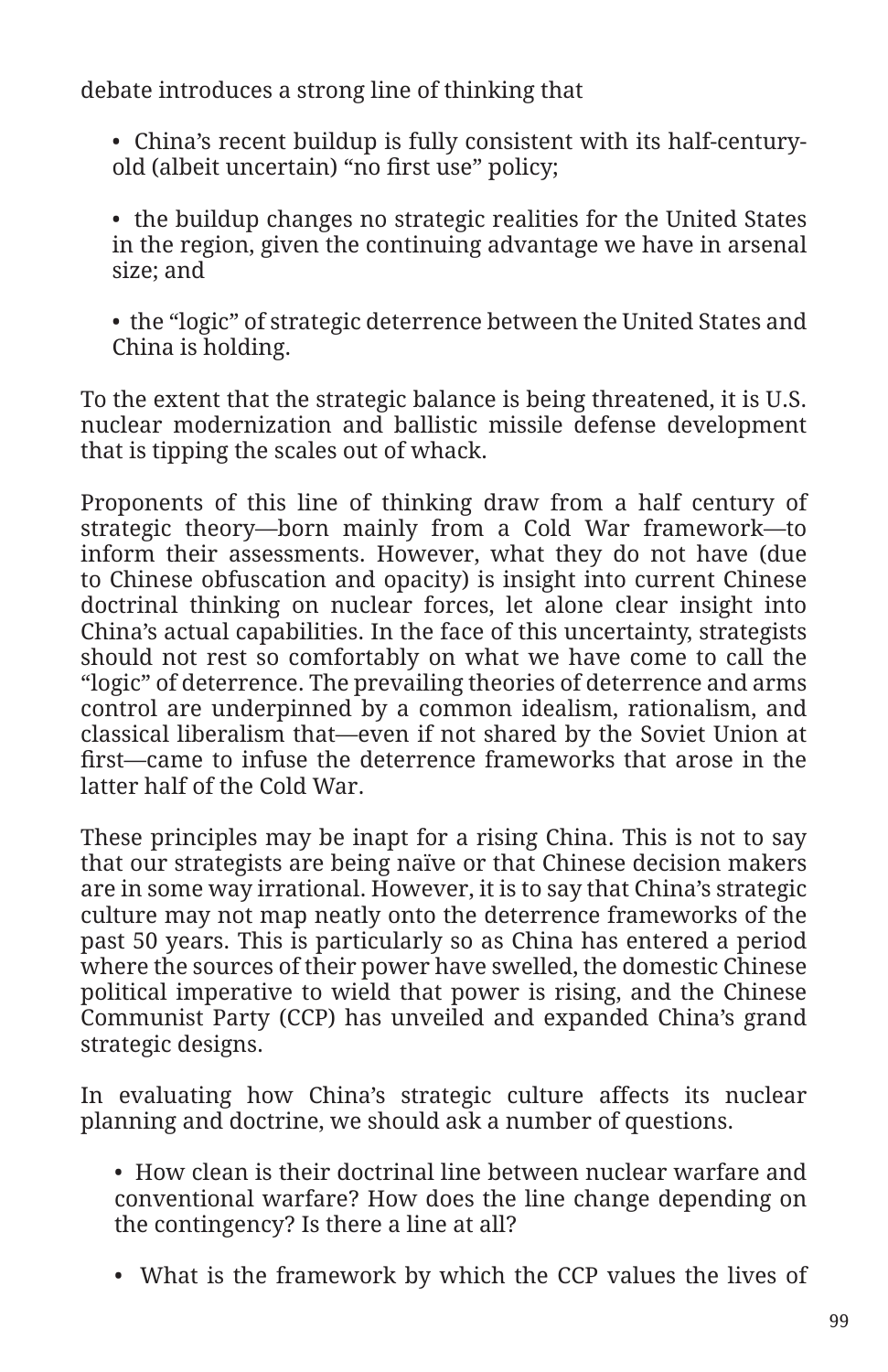the Chinese people and its numerous population centers? Is that framework commensurate with the value that the United States places on our population and those of our treaty allies? How does the fact that China is a party state—with a Communist Party that exists parallel to and above the government and population affect that valuation framework?

• How does China's geographic position, combined with its historical self-conception at the center of Asia, affect notions of strategic deterrence and regional coercion? Do these immutable realities and historical legacies lead them to unwisely discount the value that the United States places on our position as a Pacific nation? Does this lead them to misunderstand the depth of our connections to the region's democracies and expanding prosperity?

• How does China's persistent territorial tensions with India and Russia, which are nuclear powers, affect its nuclear strategy?

• What effect, if any, do the idiosyncrasies of Xi Jinping (with his personality-driven rule and indefinite time in power) have on Chinese nuclear strategy, risk tolerance, and perception of U.S. doctrine?

Inherent in the concept of "strategic stability" is a belief shared among all players that the status quo, if perhaps not desirable, is at minimum the least disliked state of affairs. Judging from recent history, though—from its actions in the South China Sea to its global One Belt One Road endeavor to aggressive moves to quell dissent in its historic periphery—China is very much *not* satisfied with the status quo. It therefore does not desire stability. It desires *strategic instability*, at least in the short and medium term. With its nuclear buildup, China is willing to undergo a period of tension and heightened risk to advance a revised regional, if not global, order. The exact shape of that order is unclear, but the trajectory of their buildup indicates that it will be buttressed by a Chinese nuclear arsenal that is world-class in terms of capability and nearer in parity to those of the United States and Russia in terms of absolute warhead and delivery system numbers.

## **Sustainable Deterrence Will Rise Out of Actual War Planning**

How should the United States respond? This is where the flavor of Heinrichs' practical recommendations is instructive. The United States needs to make investments in modernization and diversification of nuclear capabilities (alongside conventional enhancements) that truly reflect how a conflict with China would